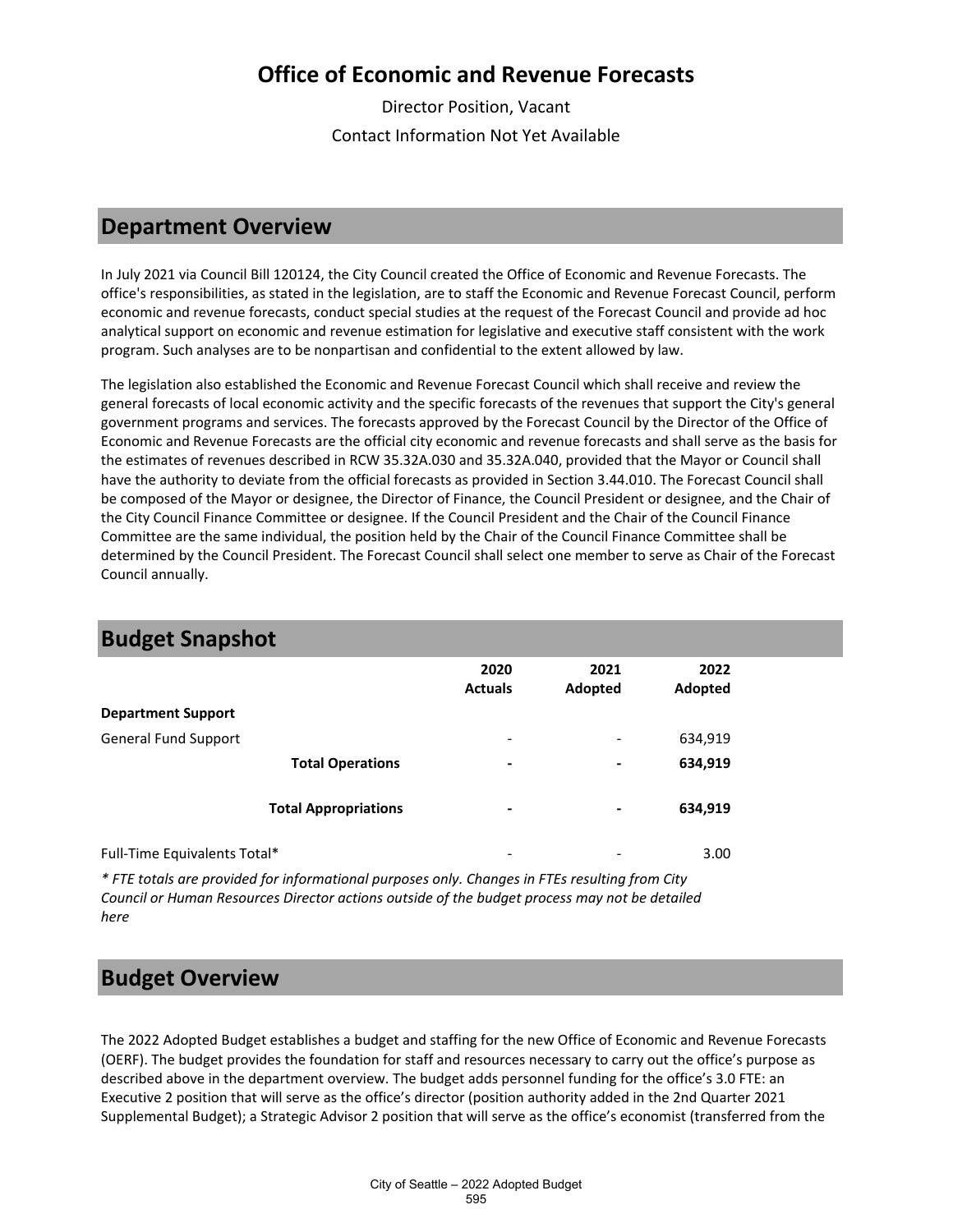## **Office of Economic and Revenue Forecasts**

City Budget Office); and a new Strategic Advisor 1 position that will provide data visualization expertise and other support. In addition to staffing, the budget provides resources for one-time office setup expenses, internal service department charges, subscriptions and journals, training, and other necessary expenditures to produce and verify revenue forecasts.

#### **City Council Changes to the Proposed Budget**

The Council made no changes to the 2022 Proposed Budget.

## **Incremental Budget Changes**

#### **Office of Economic and Revenue Forecasts**

|                                      | <b>Dollars</b> | <b>FTE</b> |
|--------------------------------------|----------------|------------|
| 2021 Adopted Budget                  | -              |            |
| <b>Proposed Operating</b>            |                |            |
| Office Setup and Operations          | 150,250        |            |
| Position Changes and Personnel Costs | 484,669        | 2.00       |
| <b>Total Incremental Changes</b>     | \$634,919      | 2.00       |
| <b>Total 2022 Adopted Budget</b>     | \$634,919      | 2.00       |

### **Description of Incremental Budget Changes**

|                                    | <b>Proposed Operating</b> |  |
|------------------------------------|---------------------------|--|
| <b>Office Setup and Operations</b> |                           |  |
| Expenditures                       | \$150.250                 |  |

This item includes both one-time (\$24,000) and ongoing (\$126,250) appropriations to set up and establish a new office. These non-personnel-related items include subscriptions to journals and datasets, travel and training, unique IT licenses, and estimates for one-time and ongoing internal service charges such as technology purchases, cubicle setup, and office space rent. Of the total ongoing amount, \$16,750 for subscriptions and IT licenses will be reduced from CBO's budget as those items are transferred to this new office.

| <b>Position Changes and Personnel Costs</b> |           |  |  |
|---------------------------------------------|-----------|--|--|
| Expenditures                                | \$484.669 |  |  |
| <b>Position Allocation</b>                  | 2.00      |  |  |

This item includes position changes and related appropriation for salary and benefits. For this annual budget, it is assumed the office will have hired the Director in 2021 and thus, this person will be in place at the start of 2022. The City Council added 1.0 FTE for the Director position in the 2nd Quarter 2021 Supplemental Budget, so the position authority is already in place. It is also assumed the Strategic Advisor 2 position transferring from CBO will start in this office at the beginning of 2022. This item includes position authority for an additional 1.0 FTE, Strategic Advisor 1, which is assumed to begin in April 2022 and will provide data visualization services and other office support.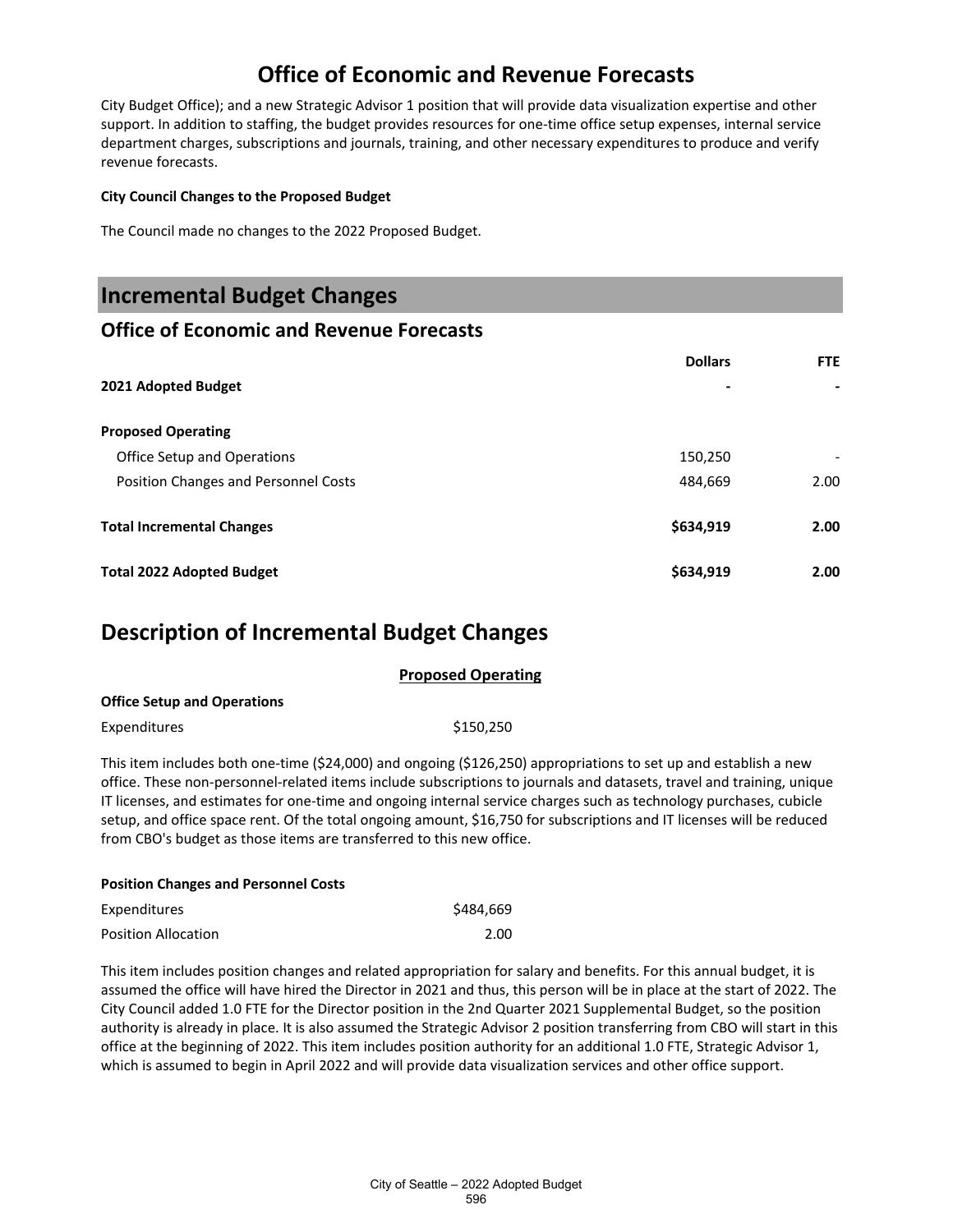## **Office of Economic and Revenue Forecasts**

## **Expenditure Overview**

| <b>Appropriations</b>                                     | 2020<br><b>Actuals</b>       | 2021<br>Adopted          | 2022<br>Adopted |
|-----------------------------------------------------------|------------------------------|--------------------------|-----------------|
| <b>ERF - BO-ER-10000 - Economic and Revenue Forecasts</b> |                              |                          |                 |
| 00100 - General Fund                                      | $\qquad \qquad \blacksquare$ | $\overline{\phantom{a}}$ | 634,919         |
| Total for BSL: BO-ER-10000                                | -                            | $\blacksquare$           | 634,919         |
| <b>Department Total</b>                                   | -                            | -                        | 634,919         |
| Department Full-Time Equivalents Total*                   | ۰                            |                          | 3.00            |

*\* FTE totals are provided for informational purposes only. Changes in FTEs resulting from City Council or Human Resources Director actions outside of the budget process may not be detailed here*

# **Budget Summary by Fund Office of Economic and Revenue Forecasts**

|                              | 2020<br><b>Actuals</b>   | 2021<br>Adopted              | 2022<br>Adopted |
|------------------------------|--------------------------|------------------------------|-----------------|
| 00100 - General Fund         | -                        | $\qquad \qquad \blacksquare$ | 634.919         |
| <b>Budget Totals for ERF</b> | $\overline{\phantom{0}}$ | $\blacksquare$               | 634.919         |

## **Appropriations by Budget Summary Level and Program**

#### **ERF - BO-ER-10000 - Economic and Revenue Forecasts**

The purpose of the Economic and Revenue Forecasts Budget Summary Level is to provide support to the Forecast Council, perform economic and revenue forecasts, conduct special studies at the request of the Forecast Council, and provide ad hoc analytical support on economic and revenue estimation for legislative and executive staff consistent with the work program.

| <b>Program Expenditures</b>    | 2020<br><b>Actuals</b>   | 2021<br>Adopted          | 2022<br>Adopted |
|--------------------------------|--------------------------|--------------------------|-----------------|
| Economic and Revenue Forecasts | $\overline{\phantom{a}}$ | $\overline{\phantom{a}}$ | 634.919         |
| Total                          | $\blacksquare$           | $\blacksquare$           | 634.919         |
| Full-time Equivalents Total*   | $\overline{\phantom{a}}$ | -                        | 3.00            |

*\*FTE totals are provided for informational purposes only. Changes in FTEs resulting from City Council or Human Resources Director actions outside of the budget process may not be detailed here*